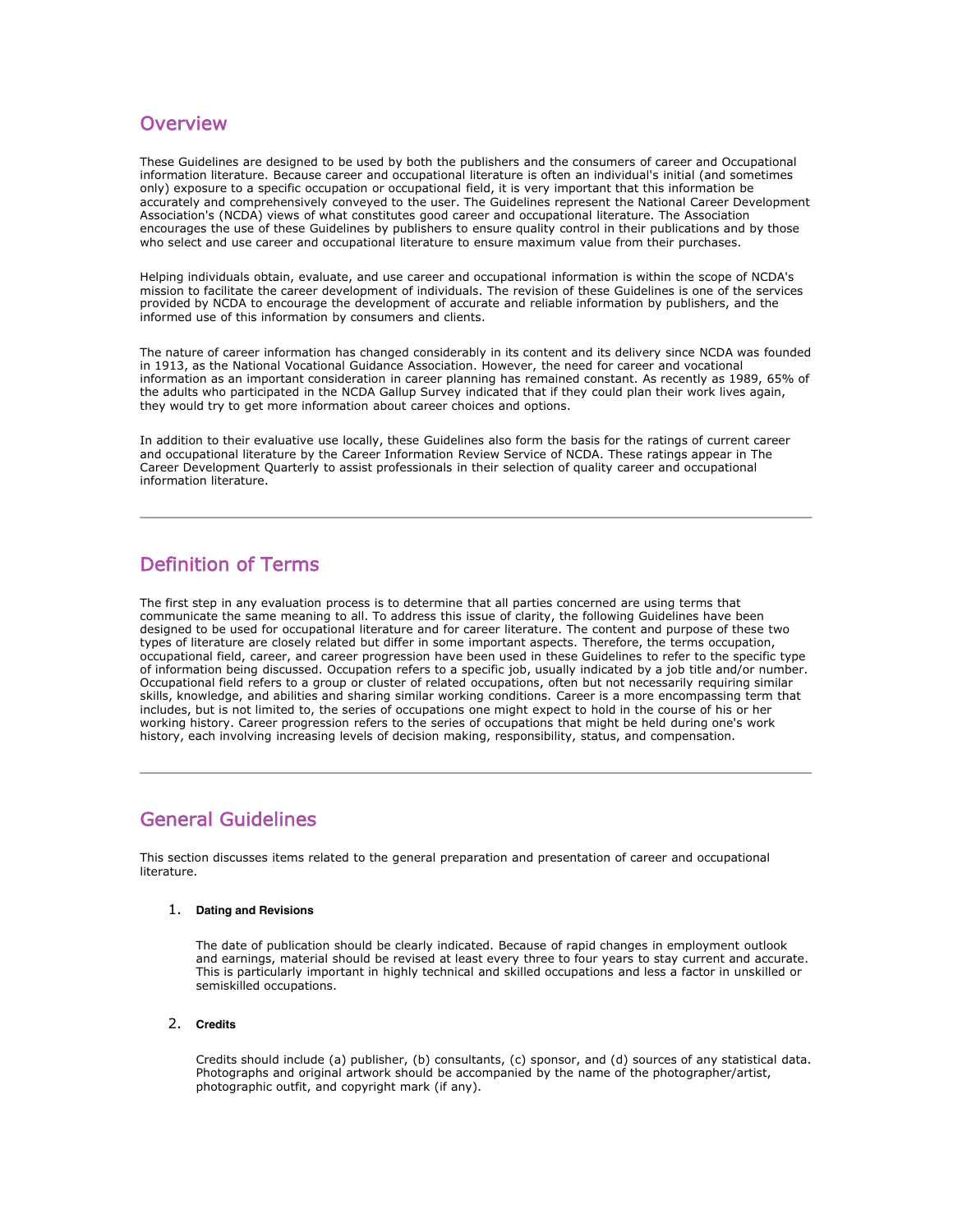#### 3. **Accuracy of Information**

Information should be accurate and free from distortion caused by self-serving bias, sex stereotyping, or dated resources. Whenever possible, resources over five years old should be avoided. Information should be secured from and/or reviewed by knowledgeable sources within the occupation, the occupational field, or career research. Reviewers should be selected to reflect different viewpoints germane to an occupation (e.g., business and labor) and be trained in the evaluation process. Reviewers must not use the literature to promote their own concerns or viewpoints. Data such as earnings and employment projections should be based on current, reliable, and comprehensive research.

## 4. **Format**

The information should be conveyed in a clear, concise, and interesting manner. Although information from the Content Guidelines should appear in all publications, publishers are encouraged to vary the manner of presentation for the sake of stimulation and appeal. A standard style and format for grammar should be adopted and utilized throughout the document.

# 5. **Vocabulary**

The vocabulary of the information should be appropriate to the target group. Career and occupational information is used by people of varying ages and abilities. Information designed for a specific age range or for any other clearly identifiable group should be clearly identified as such. Information designed for broader use should be comprehensible to younger persons but suitable in style for adults. Technical terminology or jargon should be either fully explained or avoided. The use of nonsexist language is essential.

#### 6. **Use of Information**

The intended purpose, the target audience, and the potential use of the information should be clearly identified in the introduction to the material. Reviews should specify the intended audience, such as elementary schools, middle/junior high schools, high schools, vocational schools, community college, colleges/universities, employment/training programs, rehabilitation agencies, correctional agencies, libraries, or specify other audiences. Persons often do not have the opportunity to thoroughly review materials until after the materials have been purchased. The authors and publishers should help potential purchasers determine whether the materials present useful information.

## 7. **Bias and Stereotyping**

Care should be taken in all publications to eliminate bias and stereotyping against persons with a disability, or based on gender, race, social status, ethnicity, age, or religion. Job tide and information should be biasfree. Particular care should be taken to ensure the use of gender-free language. If graphics are used, people of different races, ages, sexes, and physical, abilities should be portrayed at various occupational levels. Where applicable, data, information, or resources relevant to equal opportunity for women, minorities, or persons with a disability should be included.

#### 8. **Graphics**

Graphic displays, when used, should enhance the value of the narrative information. Pictures should be current and portray individuals engaged in activities primary to the occupation or unique to it. Again, the importance of portraying individuals of different sexes, races, ages, and physical abilities in a variety of roles cannot be overemphasized.

# Content
Guidelines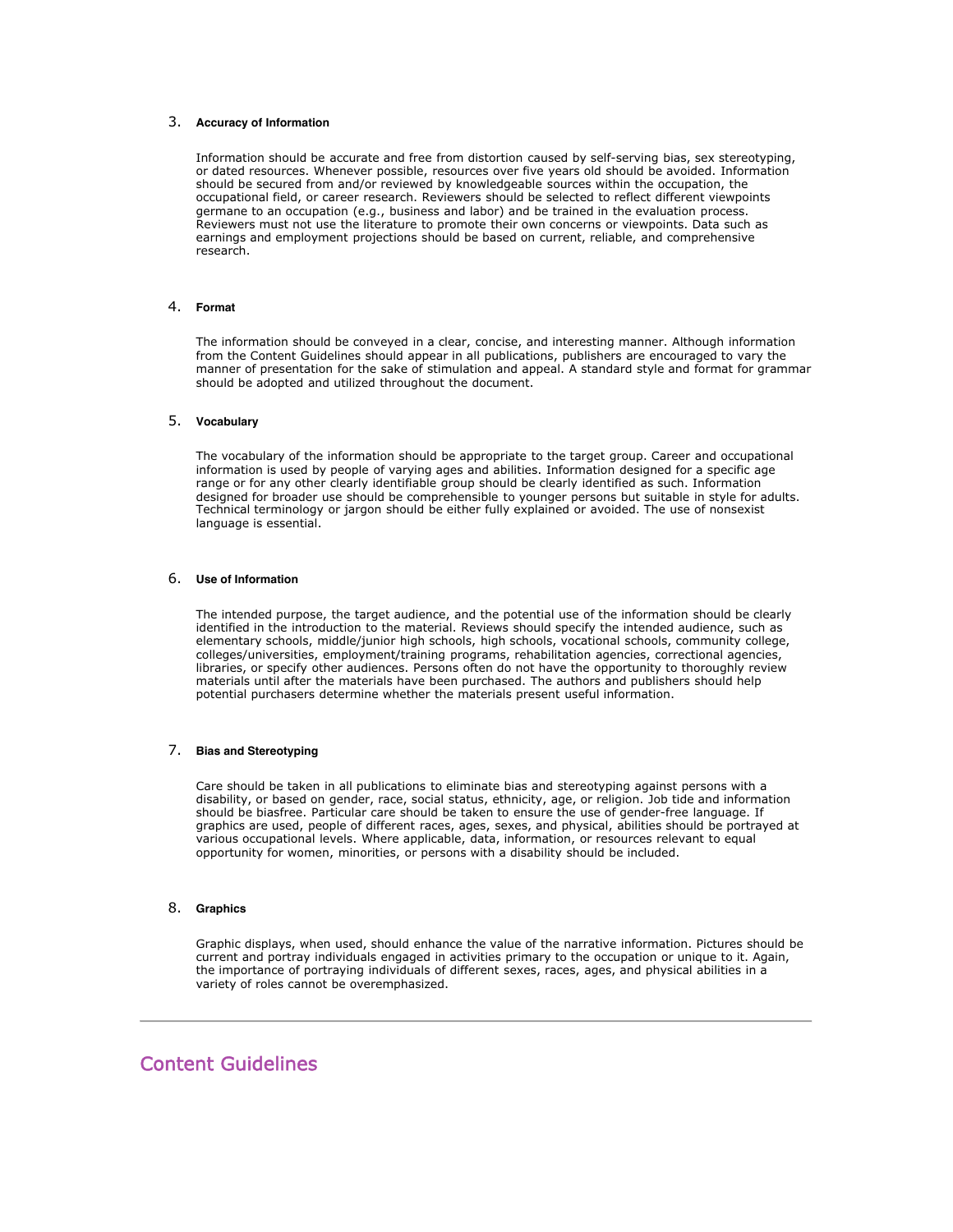This section discusses guideline items that deal with the content of information on occupations and/or occupational fields. Reviews of nonoccupational materials will rely primarily on the previously discussed criteria.

## 1. **Duties and Nature of the Work**

The career and occupational literature should describe in a clear and interesting fashion: (a) the purpose of the work, (b) the activities of the worker, (c) the skills, knowledge, interests, and abilities necessary to perform the work, and (d) any specializations commonly practiced in the occupation. Literature that describes occupational fields should also include: (a) the overall function and importance of the field, (b) the variety of occupations available, (c) the common skills, knowledge, interests, and abilities shared by members of the field or industry, and (d) contrasts among the various occupations represented in the field.

### 2. **Work Setting and Conditions**

The portrayal of the work setting and conditions should include a description of the physical and mental activities and the work environment. Where applicable, the information should include the full range of possible settings in which the work may be performed. The range of typical physical and mental activities should be described. Environmental characteristics should include the physical surroundings, the psychological environment, and the social environment. In addition to these characteristics, other conditions related to the performance of the work, such as time requirements or travel requirements, should be described.

Aspects of the work that might be regarded as undesirable are as crucial to realistic decision making as those that are generally considered desirable; therefore, care should be taken to make descriptions as comprehensive as possible. Because different individuals may view a given work condition as either positive or negative, the descriptions should be free of the author's bias and present a balanced picture. The variety and similarity of settings should be discussed. Specific geographic locations related to employment in the occupational field should be included.

### 3. **Preparation Required**

The preparation required for entrance into the occupation, or into various levels of an occupation, should be clearly stated. The length and type of training required and the skills, knowledge, abilities, and interests of successful students or trainees should be indicated. Typical methods of financial support during training should be included. Alternative means of obtaining the necessary preparation or experience should be stated where applicable. Readers should be informed of any preferred employer selection criteria over and above minimal preparation requirements. In literature that describes a range of occupations in a career progression, the various levels of preparation required for employment in each successive occupation should also be highlighted.

#### 4. **Special Requirements or Considerations**

Bonafide physical requirements: Bonafide physical requirements that are necessary for entrance into a particular occupation should be included. Only bonafide occupational qualifications should be addressed. Consideration should be given to addressing job accommodations that can and are legally required to open opportunity to all the members of our society.

Licensing, certifications or membership requirements: Licenses, certifications, or memberships in unions or professional societies may also be required for some occupations. These requirements should be indicated and the process necessary for achieving any of these requirements should be described.

Personal Criteria: The listing of qualities desired of any worker (e.g., honesty, dependability) is not particularly valuable to individuals attempting to differentiate various career possibilities. On occasion it may be useful and appropriate to consider personal criteria, if available, regarding unique skills, knowledge, mental and physical abilities, and interests. The basis for the information should be clearly identified.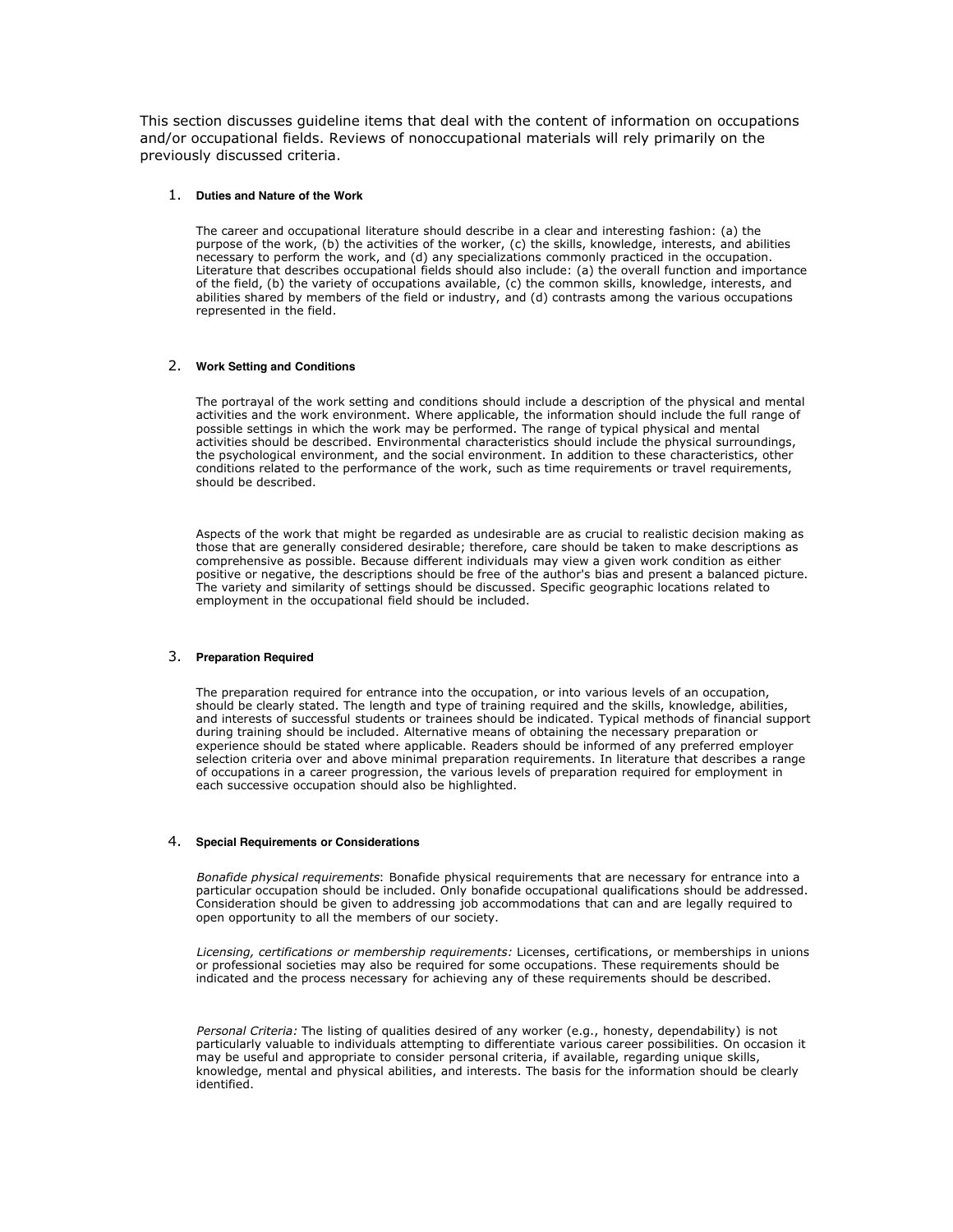Social and Psychological Factors: Participation in an occupation has important effects on the lifestyle of the individual (and his or her family), and these effects should receive appropriate consideration in the presentation of information. When these factors are determined to be appropriate to the use of the material, the source of the information presented on social and psychological factors should be clearly identified.

# 5. **Methods of Entry**

The variety of means for typical entry into the occupation should be indicated, as well as any preferred avenues for entry. Alternative approaches should be described where applicable-particularly for those occupations where experience can be substituted for education and other formal preparation or where education can be substituted for work experience.

# 6. **Earnings and Other Benefits**

Current data on entry wages, average earnings and the typical range of earnings in the occupation should be presented. In addition, variations in average earnings by geographic region should be reported if available. Fringe benefits have become an increasingly important aspect of total compensation, and ample coverage of both typical benefits and those that are unique to the occupation or occupational field should be given.

### 7. **Usual Advancement Possibilities**

The typical and alternative career progressions related to the occupational field should be presented. The supplementary skills, knowledge, and abilities necessary for advancement and the alternative mans for acquiring them should be indicated. Issues such as the role of job change, availability of training, and seniority should be discussed as they pertain to advancement in the particular occupational field.

#### 8. **Employment Outlook**

Statements concerning the employment outlook should be realistic and include both the short-range and the long-range outlook for the occupation and occupational field. Mention of the past record of the occupation may be useful in completing its outlook picture. A broad range of factors that may have an impact on the employment outlook, including economic, demographic, technological, geographic, social, and political factors, should be considered. Current U.S. Department of Labor or other expert research should be consulted. Realism is essential, but readers should not be discouraged from entering highly competitive fields if they have the ability, interest, and motivation to succeed.

# 9. **Opportunities for Experience and Exploration**

Literature should list opportunities for part-time and summer employment; opportunities for internships, apprenticeships, and cooperative work programs; and opportunities for volunteer work. Pertinent clubs and organizations, as well as school-related activities and programs, should be described. Publishers are encouraged to give sufficient attention to this heading because these career-related possibilities can be acted on immediately and thus have high motivational value.

#### 10. **Related Occupations**

Occupations that share similar requirements on aptitudes, interest patterns, or work environments with the occupation under consideration should be listed. In addition to its value in early exploration, this information is particularly useful to adults considering lateral occupational changes.

## 11. **Sources of Additional Information**